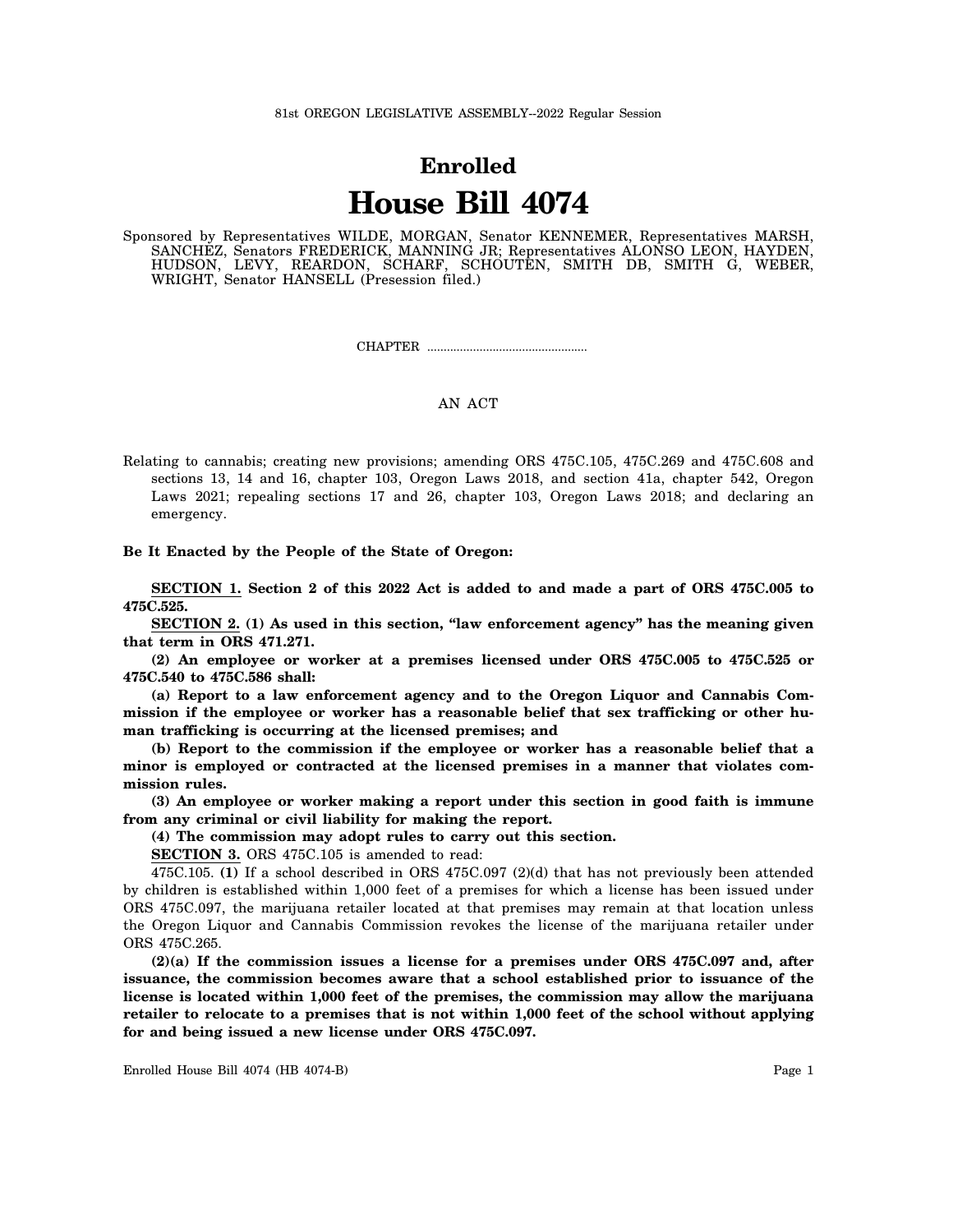## **(b) The commission may adopt rules to carry out this subsection.**

**SECTION 4.** ORS 475C.269 is amended to read:

475C.269. (1) An individual who performs work for or on behalf of a licensee **or a laboratory licensed under ORS 475C.548** must have a valid permit issued by the Oregon Liquor and Cannabis Commission under ORS 475C.273 if the individual participates in:

(a) The delivery, possession, production, propagation, processing, **sampling,** securing [*or*]**,** selling **or testing** of marijuana items at the premises **or laboratory** for which the license has been issued;

(b) The recording of the delivery, possession, production, propagation, processing, **sampling,** securing [*or*]**,** selling **or testing** of marijuana items at the premises **or laboratory** for which the license has been issued; or

(c) The verification of any document described in ORS 475C.217.

(2) A licensee **or a laboratory licensed under ORS 475C.548** must verify that an individual has a valid permit issued under ORS 475C.273 before allowing the individual to perform**, or continue to perform,** any work described in subsection (1) of this section at the premises **or laboratory** for which the license has been issued.

**SECTION 5.** ORS 475C.608 is amended to read:

475C.608. (1) As used in this section:

(a) "Licensee" has the meaning given that term in ORS 475C.009.

(b) "Registrant" means a person registered under ORS 475C.770 to 475C.919.

(2) The Oregon Liquor and Cannabis Commission may by rule require a licensee or person responsible for the labeling of an inhalant delivery system that contains an industrial hemp-derived vapor item, and the Oregon Health Authority may by rule require a registrant, to submit a label intended for use on a marijuana item or an inhalant delivery system that contains an industrial hemp-derived vapor item for preapproval by the commission before the licensee**, person** or registrant may sell or transfer a marijuana item or an inhalant delivery system that contains an industrial hemp-derived vapor item bearing the label. The commission shall determine whether a label submitted under this section complies with ORS 475C.604 and any rule adopted under ORS 475C.604.

(3) The commission may impose a fee for submitting a label for preapproval under this section that is reasonably calculated to not exceed the cost of administering this section.

**SECTION 6.** Section 41a, chapter 542, Oregon Laws 2021, is amended to read:

**Sec. 41a.** (1) The Oregon Liquor and Cannabis Commission, in consultation with the State Department of Agriculture, shall develop by rule a methodology to distinguish whether a cannabis plant is marijuana or industrial hemp for purposes of sections 40 to 44 [*of this 2021 Act*]**, chapter 542, Oregon Laws 2021**. The methodology must include testing criteria and cannabinoid concentrations above which immature or mature cannabis plants are presumptively considered to be marijuana.

**(2) If a cannabis plant is presumptively considered to be marijuana under subsection (1) of this section, the presumption may be rebutted through additional testing, as determined by the department by rule, in consultation with the commission. The rules adopted pursuant to this subsection must require that the rebuttal testing and sampling for the rebuttal testing be conducted by a department staff member in a laboratory operated by the department.**

[*(2)*] **(3)** The department may order a person registered or licensed under ORS 571.281 to destroy any cannabis plants located at an industrial hemp operation for which the person described in this subsection is responsible if the cannabis plants are presumptively considered to be marijuana under the methodology adopted pursuant to subsection (1) of this section**, and after any rebuttal testing pursuant to subsection (2) of this section**.

**SECTION 7.** Section 13, chapter 103, Oregon Laws 2018, as amended by section 1, chapter 3, Oregon Laws 2021 (second special session), is amended to read:

Enrolled House Bill 4074 (HB 4074-B) Page 2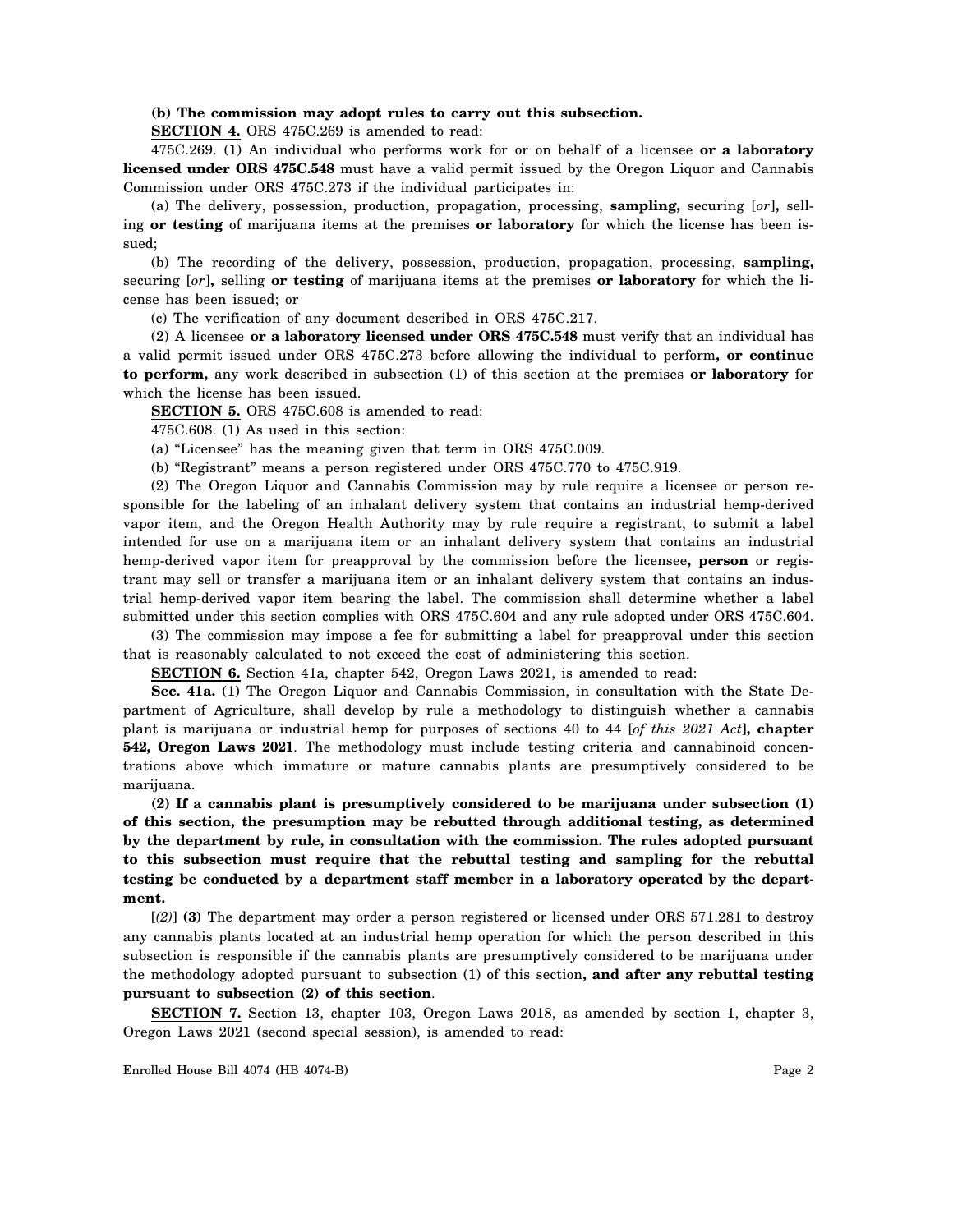**Sec. 13.** (1) The Illegal Marijuana Market Enforcement Grant Program is established to assist cities and counties with the costs incurred by local law enforcement agencies **and communitybased organizations** in addressing unlawful marijuana cultivation or distribution operations.

(2) The Oregon Criminal Justice Commission shall administer the grant program described in subsection (1) of this section and shall award the grants described in this section.

(3) The commission shall adopt rules to administer the grant program. Rules adopted under this section must include:

(a) A methodology for reviewing and approving grant applications and awarding grants; and

(b) A process for evaluating the efficacy of local law enforcement programs and services funded by the grant program.

(4) Moneys distributed to grant recipients under this section must be spent on costs associated with addressing and prosecuting unlawful marijuana cultivation or distribution operations.

(5) The commission shall prioritize the following when awarding grants under this section:

(a) Providing financial assistance to local law enforcement agencies and district attorneys in rural areas of this state to address unlawful marijuana cultivation or distribution operations;

(b) Supporting local law enforcement agencies and district attorneys in investigating and prosecuting large-scale unlawful marijuana cultivation or distribution operations;

(c) Providing financial assistance to local law enforcement agencies and district attorneys in the investigation and prosecution of organized crime involved in unlawful marijuana cultivation or distribution operations;

(d) Providing financial assistance to local law enforcement agencies and district attorneys in the investigation and prosecution of unlawful marijuana cultivation or distribution operations that divert marijuana outside of this state; and

(e) Providing financial assistance to local law enforcement agencies [*to partner with*] **and** community-based organizations in order to address the ongoing humanitarian crisis associated with unlawful marijuana cultivation or distribution operations and to facilitate connections to any necessary assistance and services for individuals impacted by the humanitarian crisis, including but not limited to language translation services and housing and legal assistance.

**SECTION 8.** Section 16, chapter 103, Oregon Laws 2018, as amended by section 39, chapter 542, Oregon Laws 2021, is amended to read:

**Sec. 16.** [*(1)*] Notwithstanding ORS [*475B.759*] **475C.726**, before making any other distribution from the Oregon Marijuana Account established under ORS [*475B.759*] **475C.726**, the Department of Revenue shall first distribute quarterly from the account the following:

[*(a)*] **(1)** \$875,000 to the Oregon Liquor and Cannabis Commission for deposit in the Marijuana Control and Regulation Fund established under ORS [*475B.296*] **475C.297**; and

[*(b)*] **(2)** \$750,000 to the Oregon Criminal Justice Commission for deposit into the Illegal Marijuana Market Enforcement Grant Program Fund established under section 15, chapter 103, Oregon Laws 2018, for the purposes of paying the costs incurred by the commission in carrying out the provisions of section 13, chapter 103, Oregon Laws 2018.

[*(2) The final distribution made under subsection (1) of this section shall be made in the fiscal quarter beginning on October 1, 2023.*]

**SECTION 9.** Section 14, chapter 103, Oregon Laws 2018, is amended to read:

**Sec. 14. (1)** [*Not later than January 1, 2020, and*] Not later than January 1 **of** each year [*thereafter*], the Oregon Criminal Justice Commission shall submit a report in the manner provided in ORS 192.245 on the status and effectiveness of the Illegal Marijuana Market Enforcement Grant Program established under section 13 [*of this 2018 Act*]**, chapter 103, Oregon Laws 2018,** to the interim committees of the Legislative Assembly related to the judiciary.

**(2) Not later than January 1 of each year, the commission shall submit a report in the manner provided in ORS 192.245 on recommendations for changes to the funding of the Illegal Marijuana Market Enforcement Grant Program to the interim committees of the Legislative Assembly related to the judiciary. In making the recommendations described in this subsection, the commission shall consider the best available information and projections re-**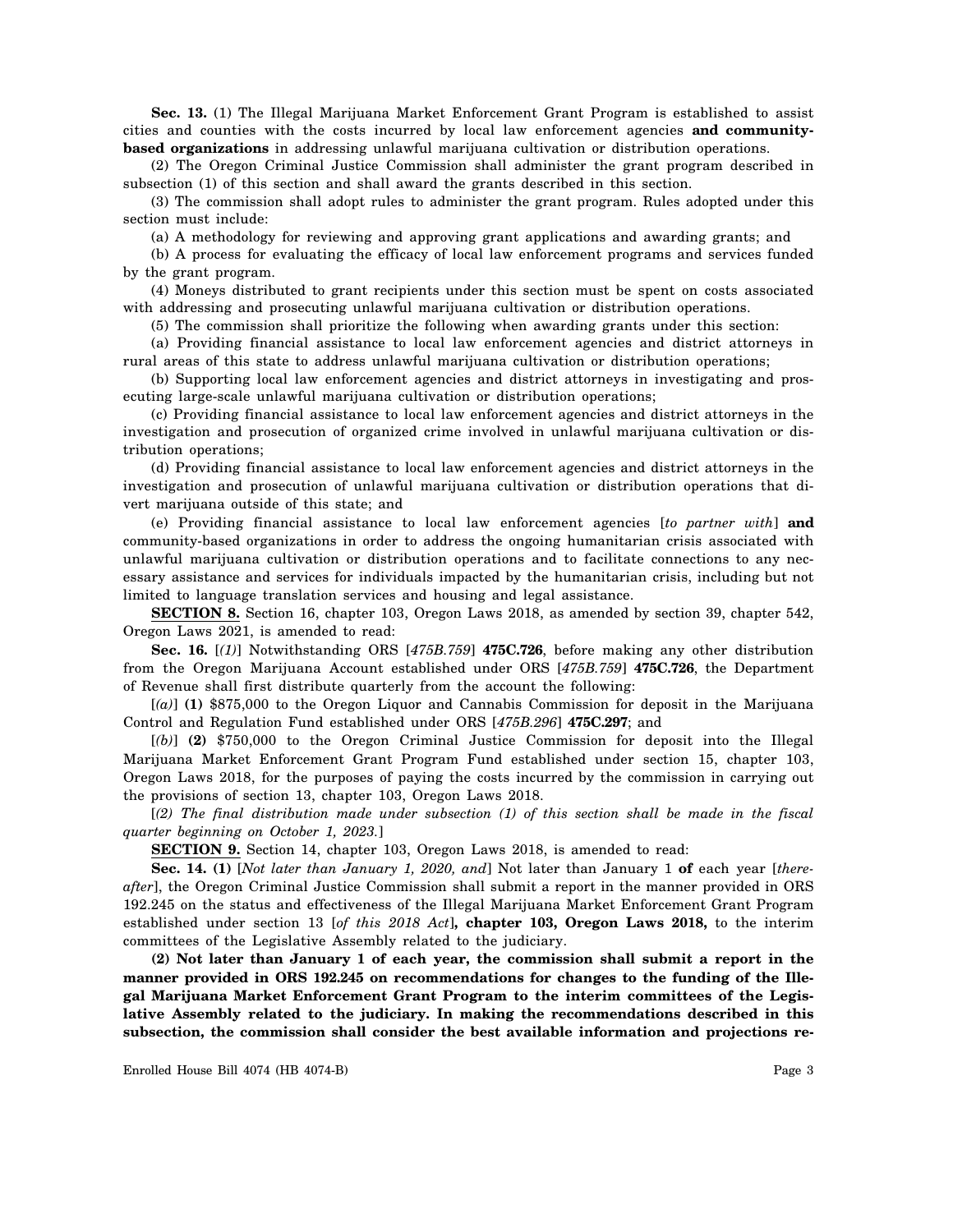**garding unlawful marijuana cultivation and distribution operations in this state and any human trafficking related to those operations.**

**SECTION 10. Sections 17 and 26, chapter 103, Oregon Laws 2018, are repealed.**

**SECTION 11. In addition to and not in lieu of any other appropriation, there is appropriated to the Oregon Criminal Justice Commission, for the biennium ending June 30, 2023, out of the General Fund, the amount of \$6,000,000, for deposit into the Illegal Marijuana Market Enforcement Grant Program Fund established under section 15, chapter 103, Oregon Laws 2018, for the purpose of responding to humanitarian crises associated with unlawful marijuana cultivation and distribution operations.**

**SECTION 12. Notwithstanding any other law limiting expenditures, the limitation on expenditures established by section 3, chapter 379, Oregon Laws 2021, for the biennium ending June 30, 2023, as the maximum limit for payment of expenses from fees, moneys or other revenues, including Miscellaneous Receipts, but excluding lottery funds and federal funds, collected or received by the Oregon Criminal Justice Commission, is increased by \$6,000,000, for additional grants under the Illegal Marijuana Market Enforcement Grant Program established under section 13, chapter 103, Oregon Laws 2018, for financial assistance to community-based organizations that are responding to the humanitarian crises associated with unlawful marijuana cultivation and distribution operations.**

**SECTION 13. Notwithstanding any other law limiting expenditures, the limitation on expenditures established by section 3, chapter 379, Oregon Laws 2021, for the biennium ending June 30, 2023, as the maximum limit for payment of expenses from fees, moneys or other revenues, including Miscellaneous Receipts, but excluding lottery funds and federal funds, collected or received by the Oregon Criminal Justice Commission, is increased by \$130,978.**

**SECTION 14. Notwithstanding any other law limiting expenditures, the limitation on expenditures established by section 1 (1), chapter 640, Oregon Laws 2021, for the biennium ending June 30, 2023, as the maximum limit for payment of fees, moneys or other revenues, including Miscellaneous Receipts, but excluding lottery funds and federal funds collected or received by the Oregon Liquor and Cannabis Commission for administrative expenses, is increased by \$155,127.**

**SECTION 15. (1) The amendments to ORS 475C.105, 475C.269 and 475C.608 by sections 3 to 5 of this 2022 Act become operative on January 1, 2023.**

**(2) The Oregon Liquor and Cannabis Commission may take any action before the operative date specified in subsection (1) of this section that is necessary to enable the commission to exercise, on and after the operative date specified in subsection (1) of this section, all of the duties, functions and powers conferred on the commission by the amendments to ORS 475C.105, 475C.269 and 475C.608 by sections 3 to 5 of this 2022 Act.**

**SECTION 16. This 2022 Act being necessary for the immediate preservation of the public peace, health and safety, an emergency is declared to exist, and this 2022 Act takes effect on its passage.**